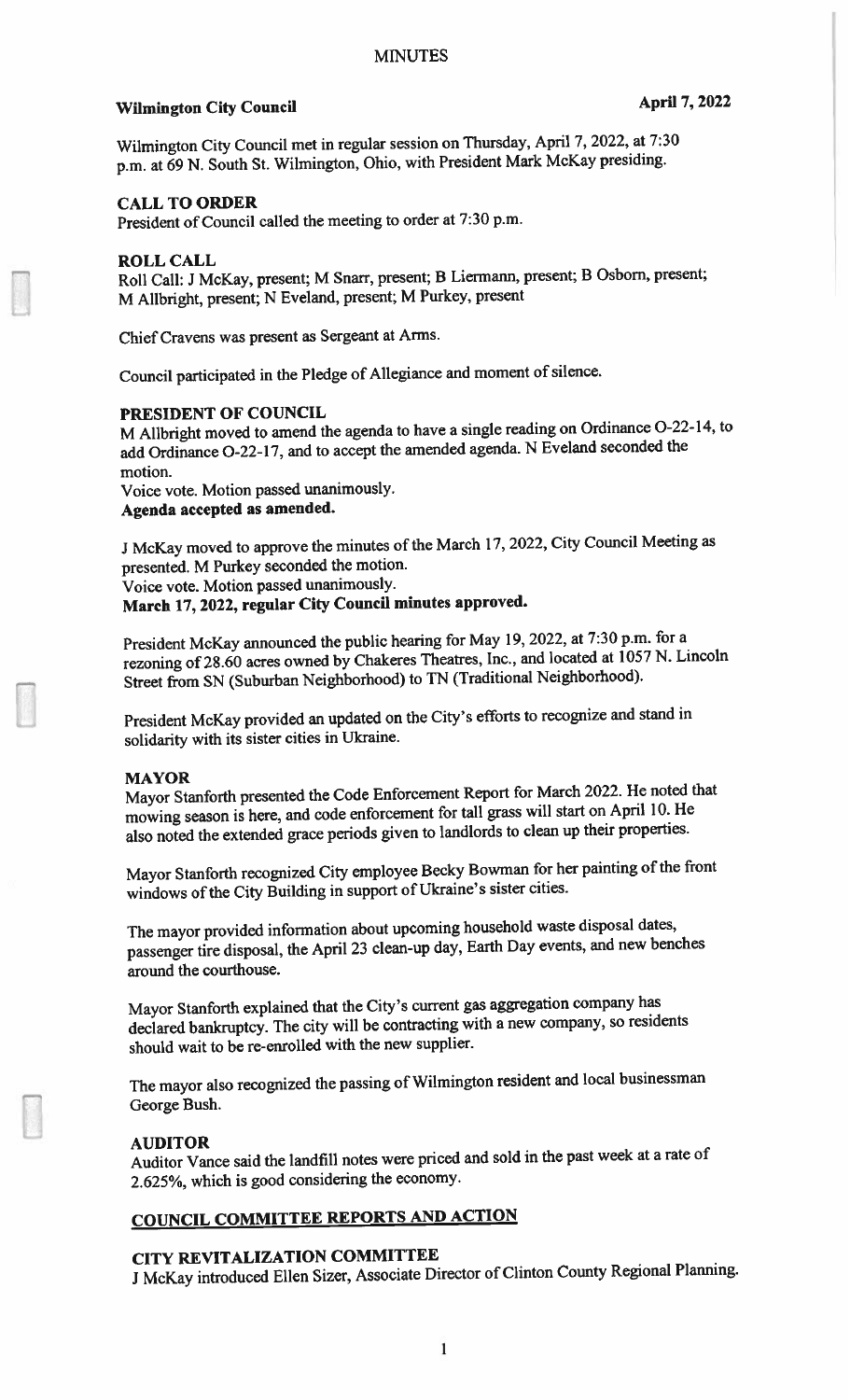Sizer provided <sup>a</sup> presentation regarding the recent bench project in the city of Wilmington. She explained the project was <sup>a</sup> collaboration between Regional Planning Commission and Leadership Clinton and provided <sup>15</sup> new benches and rehabilitated other wooden benches. The benches are par<sup>t</sup> of an elderly accessibility and mobility program.

J McKay said the next two pieces of legislation would help to implement the Wilmington DRIVE program. He noted this program had been discussed for over <sup>a</sup> year.

<sup>J</sup> McKay introduced Resolution R-22- <sup>12</sup> Amending <sup>a</sup> City of Wilmington Revolving Loan (RLF) Plan. He explained this was <sup>a</sup> necessary step in funding the DRIVE program. It will allow the city to use the current revolving loan fund money (historically UDAG funds) for grants through the DRIVE program as well as low-interest revolving loans.

<sup>J</sup> McKay moved to have the first reading on Resolution R-22- <sup>12</sup> by title only. <sup>M</sup> Purkey seconded the motion.

Discussion: None.

Voice vote. Motion passe<sup>d</sup> unanimously.

## Director of Law read Resolution R-22-12 by title only

<sup>J</sup> McKay moved to suspen<sup>d</sup> the rules and regulations and have the second and third readings on Resolution R-22-12 by title only. <sup>M</sup> Purkey seconded the motion.

Roll call vote: McKay, aye; Snarr, aye; Liermann, aye; Osbom, aye; Allbright, aye; Eveland, aye; Purkey, aye. Motion passed.

Director of Law read Resolution R-22-12 by title only.

<sup>J</sup> McKay moved for passage of Resolution R-22- 12. <sup>M</sup> Purkey seconded the motion. Roll call vote: Snarr, aye; Lierrnann, aye; Osbom, aye; Allbright, aye; Eveland, aye; Purkey, aye; McKay, aye. Motion passed.

Resolution R-22-12 passed as presented.

<sup>J</sup> McKay introduced Resolution R-22- <sup>13</sup> Authoring the Mayor or Designee to enter into <sup>a</sup> Memorandum of Understanding; and Declaring an emergency. He explained this resolution allows the city to enter into an agreemen<sup>t</sup> with the Port Authority, Clinton County, and the CC to participate in the DRIVE program.

<sup>J</sup> McKay moved to have the first reading on Resolution R-22-13 by title only. <sup>M</sup> Alibright seconded the motion. Discussion: None. Voice vote. Motion passed unanimously.

Director of Law read Resolution R-22-13 by title only

<sup>J</sup> McKay moved to suspen<sup>d</sup> the rules and regulations and have the second and third readings on Resolution R-22-13 by title only. <sup>M</sup> Allbright seconded the motion. Roll call vote: Liermann, aye; Osbom, aye; Allbright, aye; Eveland, aye; Purkey, aye; McKay, aye; Snarr, aye. Motion passed. Director of Law read Resolution R-22-13 by title only.

<sup>J</sup> McKay moved for passage of Resolution R-22-13. <sup>M</sup> Allbright seconded the motion. Roll call vote: Osbom, aye; Allbright, aye; Eveland, aye; Purkey, aye; McKay, aye; Snarr, aye; Liermann, aye. Motion passed.

Resolution R-22-13 passe<sup>d</sup> as presented.

CITY SERVICES COMMITTEE - N Eveland - No report.

### FINANCE COMMITTEE

M Allbright introduced Ordinance O-22-14 Making Supplemental Appropriations. He explained that he would only ask for <sup>a</sup> single reading in order to <sup>g</sup>ive the City Services Committee an opportunity to discuss.

M Allbright moved to have the first reading on Ordinance 0-22-14 by title only. <sup>B</sup> Osborn seconded the motion.

Discussion: None.

Voice vote. Motion passe<sup>d</sup> unanimously.

Director of Law read Ordinance 0-22-14 by title only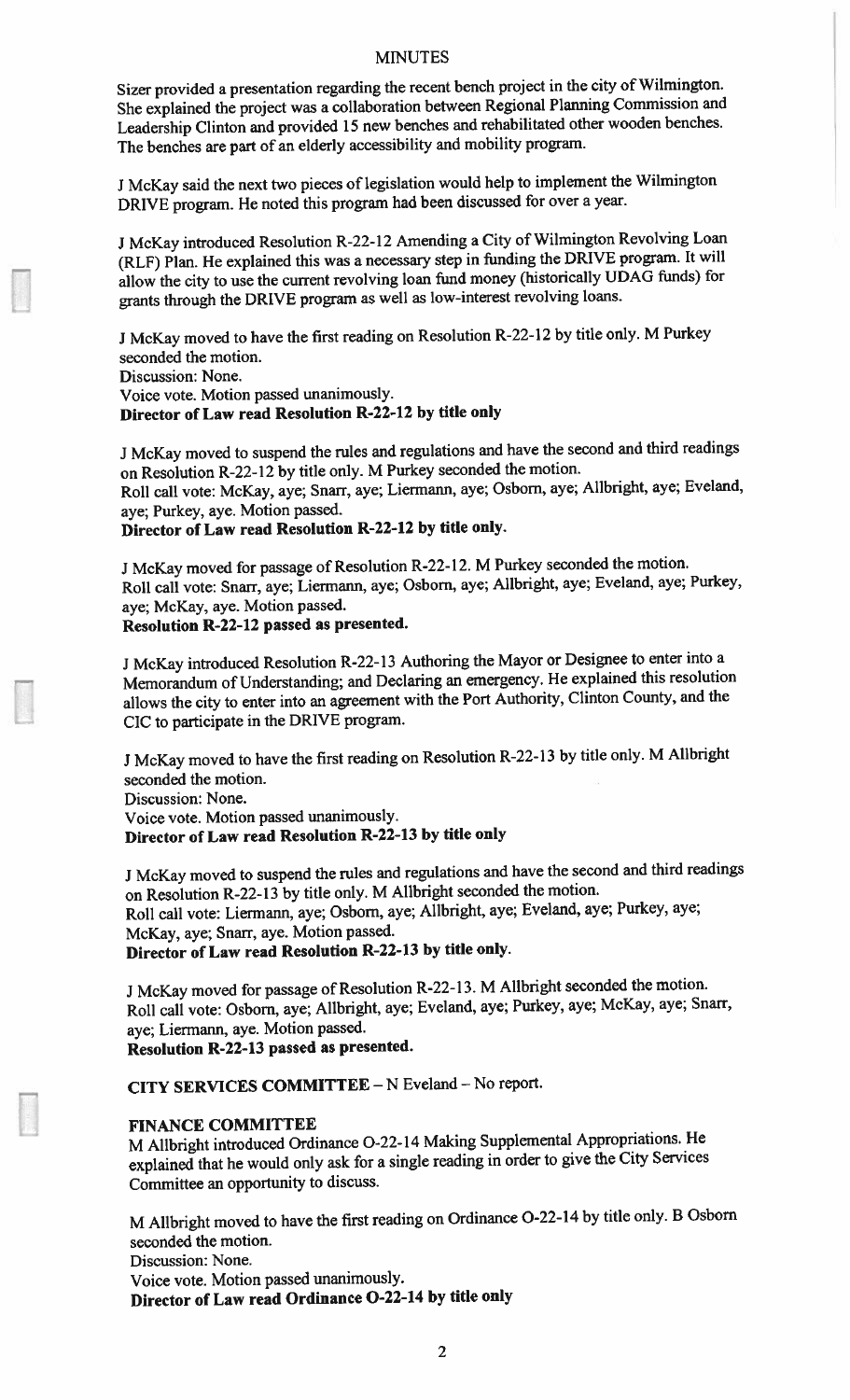### M Alibright requested the second and third readings be on the agenda for the next meeting.

M Allbright introduced Ordinance 0-22-15 Making Miscellaneous Transfers.

M Alibright moved to have the first reading on Ordinance 0-22-15 by title only. <sup>B</sup> Osborn seconded the motion.

Discussion:

- a) From 211.390.5123 'Benefit Insurance' to 211.390.5321 "Other Materials and Supplies" the sum of \$10,000.00.
- b) From 580.500.5278 "Miscellaneous Maintenance" to 580.500.5330 "Misc. Equipment" the sum of \$825.00

Voice vote. Motion passed unanimously.

### Director of Law read Ordinance 0-22-15 by title only

M Allbright moved to suspen<sup>d</sup> the rules and regulations and have the second and third readings on Ordinance 0-22-15 by title only. <sup>B</sup> Osborn seconded the motion. Roll call vote: Allbright. aye; Eveland, aye; Purkey, aye; McKay, aye; Snarr. aye; Liermann. aye; Osbom, aye. Motion passed.

### Director of Law read Ordinance 0-22-15 by title only.

M Alibright moved for passage of Ordinance 0-22-15. <sup>B</sup> Osbom seconded the motion. Roll call vote: Eveland, aye; Purkey, aye; McKay, aye; Snarr, aye; Liermann, aye; Osbom, aye; Allbright. aye. Motion passed.

### Ordinance 0-22-15 passe<sup>d</sup> as presented.

M Allbright introduced Ordinance 0-22-17 Making Supplemental Appropriations (DRIVE).

M Allbright moved to have the first reading on Ordinance 0-22-17 by title only. <sup>M</sup> Purkey seconded the motion.

Discussion:

a. From the available excess funds in the UDAG Revolving Loan Fund to

242.740.5560 "DRIVE Program" the sum of \$250,000.00.

Voice vote. Motion passed unanimously. Director of Law read Ordinance 0-22-17 by title only

M Allbright moved to suspen<sup>d</sup> the rules and regulations and have the second and third readings on Ordinance 0-22-17 by title only. <sup>M</sup> Purkey seconded the motion. Roll call vote: Purkey, aye; McKay, aye; Snarr, aye; Liermann, aye; Osbom, aye; Allbright, aye; Eveland, aye. Motion passed.

# Director of Law read Ordinance 0-22-17 by title only.

M Allbright moved for passage of Ordinance 0-22-17. <sup>M</sup> Purkey seconded the motion. Roll call vote: McKay, aye: Snarr. aye: Liemann, aye; Osbom, aye; Allbright, aye; Eveland, aye; Purkey. aye. Motion passed.

Ordinance 0-22-17 passe<sup>d</sup> as presented.

### JUDICIARY COMMITTEE

M Purkey reported the committee is waiting for a report from the City regarding council compensation.

### PUBLIC WORKS COMMITTEE

M Snarr introduced Ordinance 0-22-16 Amending certain sections of Chapter <sup>927</sup> Water Rules and Regulations of the Wilmington Codified Ordinances. He explained two different sections are being amended. One has to do with changing the fee for changing out lead service lines from <sup>a</sup> flat charge to the actual cost of materials and labor. The second will allow citizens to hire their own contractor to install service lines, with city oversight.

M Snarr moved to have the first reading on Ordinance 0-22-16 by title only. <sup>M</sup> Purkey seconded the motion.

Discussion: Public Works Director Rick Schaffer explained that the EPA requires the city to have oversight on service line installation.

Voice vote. Motion passe<sup>d</sup> unanimously.

Director of Law read Ordinance 0-22-16 by title only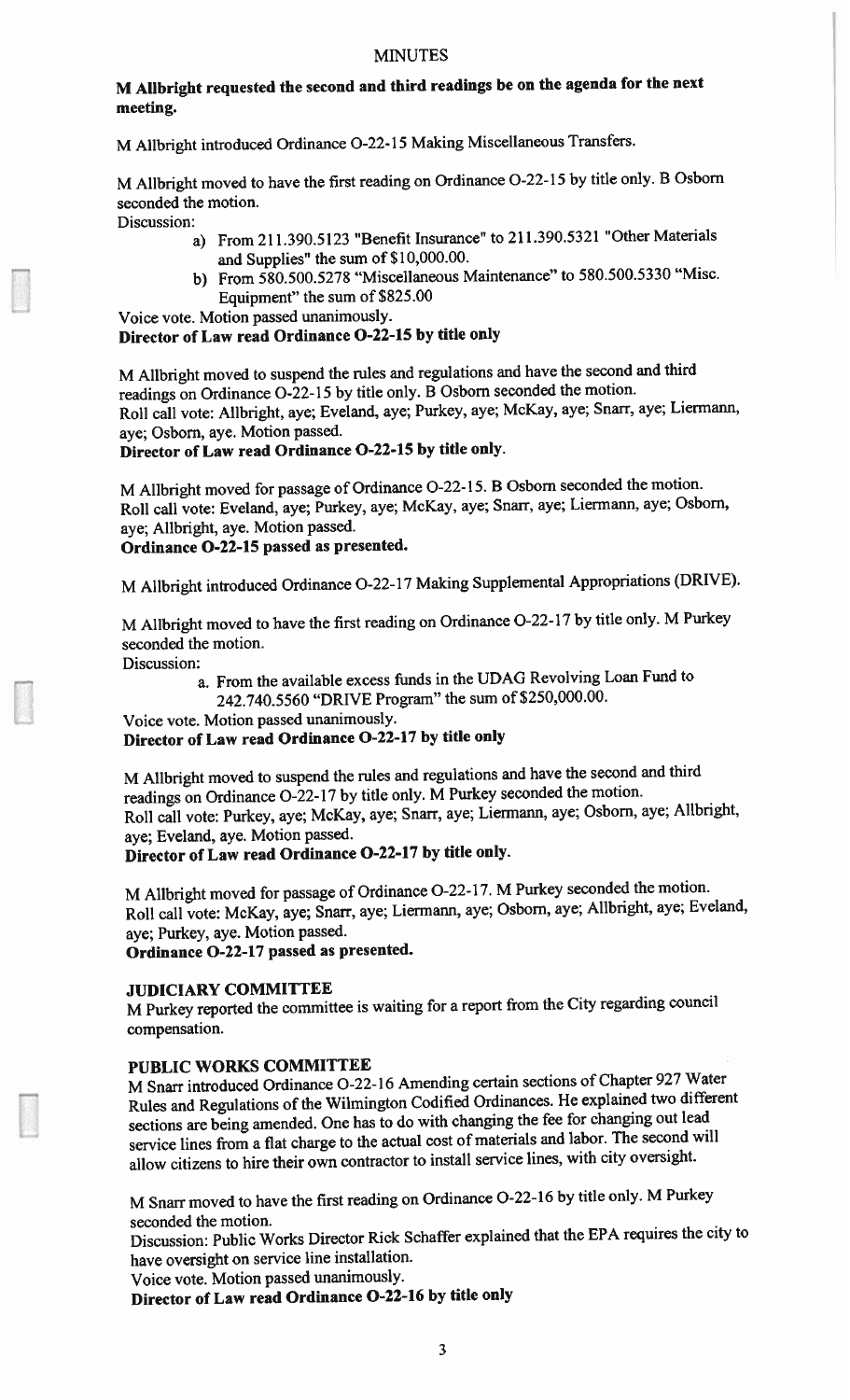M Snarr requested the second and third readings on 0-22-16 be <sup>p</sup>laced on the agenda for the next regular council meeting.

M Snarr introduced Resolution R-22-l4 <sup>A</sup> resolution approving and authorizing the acquisition by lease with the option to purchase of certain equipment necessary for the City's Landfill Facility; Approving and authorizing the execution and delivery of <sup>a</sup> Master Equipment Tax-Exempt Lease/Purchase Agreement with American Capital financial Services. Inc., as lessor, and separate schedules and exhibits thereto relating to the acquisition, financing and leasing of certain equipment for the public benefit; Approving and authorizing the execution and delivery of an escrow agreemen<sup>t</sup> with U.S. Bancorp Governmental Leasing and Finance, Inc. and U.S. Bank National Association with respec<sup>t</sup> thereto and other documents required in connection therewith; Authorizing all other actions necessary to the consummation of the transactions contemplated hereby, and Declaring an emergency.

Auditor Vance explained the tax ramifications of leasing the vehicle for the Sanitation Department are complicated. This legislation has been drafted by outside counsel and is necessary to make sure the city is doing things the right way.

M Snarr moved to have the first reading on Resolution R-22-14 by title only. <sup>J</sup> McKay seconded the motion. Discussion: None. Voice vote. Motion passe<sup>d</sup> unanimously. Director of Law read Resolution R-22-14 by title only

M Snarr moved to suspen<sup>d</sup> the rules and regulations and have the second and third readings on Resolution R-22-14 by title only. <sup>M</sup> Allbright seconded the motion. Roll call vote: Snarr, aye; Liermann, aye; Osborn, aye; Allbright, aye; Eveland, aye; Purkey, aye; McKay, aye. Motion passed.

Director of Law read Resolution R-22-14 by title only.

M Snarr moved for passage of Resolution R-22- 14. <sup>J</sup> McKay seconded the motion. Roll call vote: Liermann, aye; Osbom, aye; Allbright, aye; Eveland, aye; Purkey, aye; McKay, aye; Snarr. aye. Motion passed. Resolution R-22-14 passe<sup>d</sup> as presented.

M Snarr announced the Utility Billing office has moved from two full time and one par<sup>t</sup> time person to a supervisor and two full-time clerks. Public Works Director Rick Schaffer explained that they will be able to provide better customer service with <sup>a</sup> supervisor in the utility billing department. The part-time clerk position has not worked out, as it has resulted in a great deal of turnover. The new Utility Billing Supervisor is Karen Miller, who has much experience in utility billing as well as working as <sup>a</sup> village administrator. <sup>N</sup> Eveland asked if the current appropriation would cover the personne<sup>l</sup> changes. Schaffer said we were covered for this year, but council should expec<sup>t</sup> to see <sup>a</sup> rise in the salary appropriation reques<sup>t</sup> for next year.

Snarr announced the Steve Honeycutt was named Chief Operator of the Wastewater Treatment Plant this week. He has been with the city <sup>22</sup> years. There are still two openings in the sewer crew despite two rounds of posting. No one has signed up for the civil service test. It is currently posted again.

Snarr announced the City received <sup>a</sup> SI million gran<sup>t</sup> from the Army Corps of Engineers for the Wastewater Treatment Plant, but inflation is working against the project. He said Rick Schaffer is working on ways to save money on the project and is lobbying for Federal Infrastructure money.

Snarr mentioned the Wilmington News Journal article by John Hamilton about the city receiving another record high bill for water from Caesar Creek. He went on to say there is <sup>a</sup> low-income water assistance program that provides <sup>a</sup> one-time benefit for income-eligible Ohioans who need help paying their water bills. Contact Community Action for more information.

### SERVICE AND SAFETY DIRECTOR

B. Shidaker introduced Resolution R-22-l <sup>I</sup> <sup>A</sup> Resolution authorizing participation in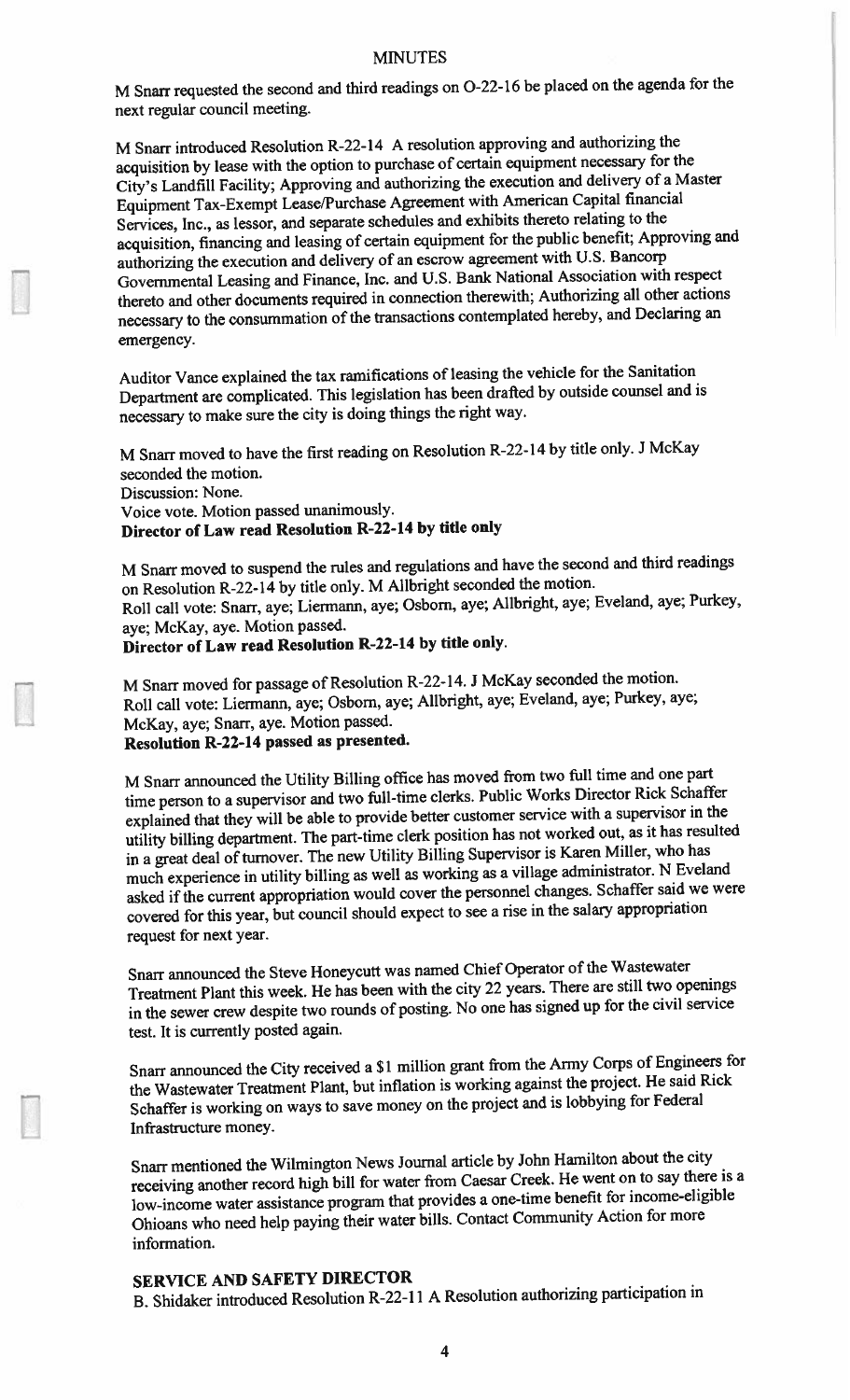the ODOT Road Salt Contracts awarded in 2022, and Declaring an emergency. He explained this is the annual legislation required to buy salt through ODOT pricing.

M Purkey moved to have the first reading on Resolution R-22- II by title only. <sup>J</sup> McKay seconded the motion. Discussion: None. Voice vote. Motion passed unanimously. Director of Law read Resolution R-22-11 by title only

M Purkey moved to suspen<sup>d</sup> the rules and regulations and have the second and third readings on Resolution R-22-l <sup>I</sup> by title only. <sup>J</sup> McKay seconded the motion. Roll call vote: Osborn, aye; Alibright, aye; Eveland, aye; Purkey, aye; McKay, aye; Snarr, aye; Liermann, aye. Motion passed.

Director of Law read Resolution R-22-11 by title only.

M Purkey moved for passage of Resolution R-22-l 1. <sup>J</sup> McKay seconded the motion. Roll call vote: Allbright. aye; Eveland, aye; Purkey, aye; McKay. aye; Snarr. aye; Liermann, aye; Osborn, aye. Motion passed.

### Resolution R-22-11 passe<sup>d</sup> as presented.

Service Director Shidaker presented PowerPoint presentation of current projects, with the following highlights.

- Currently Under Construction
	- <sup>o</sup> Rombach Avenue completion June 2022.
	- <sup>o</sup> Airborne Road completion November <sup>2022</sup>
	- <sup>o</sup> N. Mulberry Street completion December <sup>2022</sup>
	- <sup>o</sup> Downtown South Street Intersections completion October <sup>2022</sup>
	- <sup>o</sup> Luther E. Warren Peace Path Extension completion June <sup>2022</sup>
	- <sup>o</sup> Burtonville Reservoirs Completion summer <sup>2022</sup>
- •In Planning Phases

•

- <sup>o</sup> City Paving Fall <sup>2022</sup>
- <sup>o</sup> Davids Drive Phases 1-3 Spring 2023
- <sup>o</sup> Wastewater Treatment Plant Upgrade 2023
- <sup>o</sup> Cemetery bridge eastern crossing Summer <sup>2022</sup>
- Seeking Funding
	- <sup>o</sup> Pedestrian Safety Improvements, School Zone Improvements, Multi-Use Path — Davids Drive. Multi-Use Path — Lynne Lane, Doan Street/Walnut Street water line.
- Overnight work in downtown intersection project Monday April 1!
- Upcoming landfill expansion
- •Tree removal on N. South Street
- Annual Report of Utility Billing Rates will be presented April 21.

### REPORTS TO COUNCIL

M Purkey moved to approve the Income Tax Report — March 2022. <sup>J</sup> McKay seconded the motion.

Voice vote. Motion passe<sup>d</sup> unanimously. Report approve<sup>d</sup> as presented

### OPEN TO PUBLIC

Mike Mandelstein expresse<sup>d</sup> concern over the safety issues on Rombach Avenue at the new pedestrian refuge island. He indicated he nearly had an accident at the location recently and asked if there was <sup>a</sup> possibility of re-designing the crosswalk to be at the entrance of the Park.

### ADJOURNMENT

B Liermann moved to adjourn the meeting. President <sup>M</sup> McKay declared the meeting adjourned at 8:42 p.m.

ATTEST:

President of Council